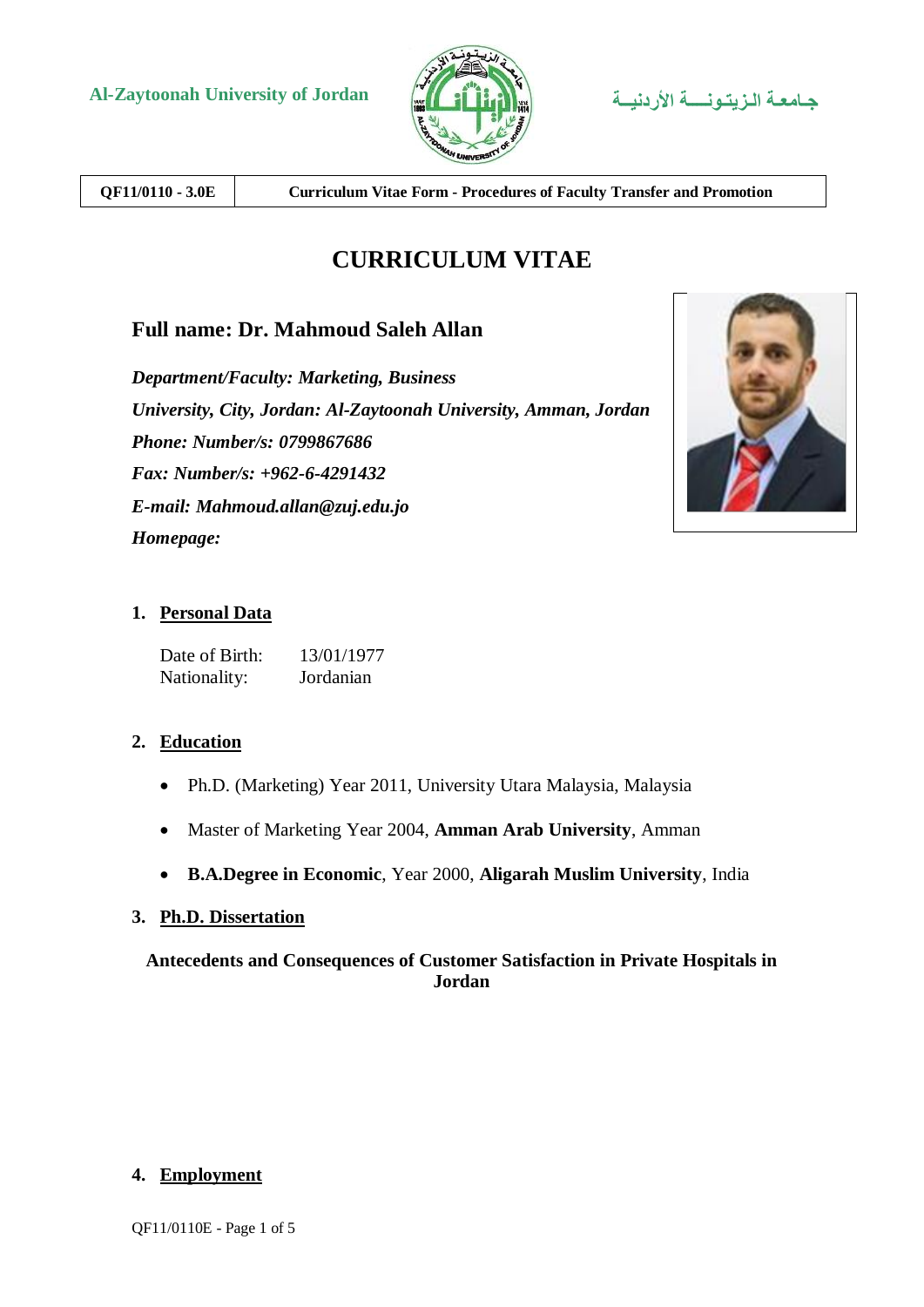

# **Al-Zaytoonah University of Jordan األردنيــة الـزيتـونــــة جـامعـة**

# **QF11/0110 - 3.0E Curriculum Vitae Form - Procedures of Faculty Transfer and Promotion**

#### *Academic Positions*

- Assistant Professor, Marketing Department, Al-ZaytoonahUniversity, Amman, Jordan  $.2011 -$  to present.
- Research assistant Business and Management Department,University Utara Malaysia 2010
- Lecturer, Faculty of Economics and Administrative Sciences, Philadelphia University 2006

#### *Administrative Positions*

#### **5. Research Interests**

Favorite research subjects are (E- Marketing, Consumer servise And CRM)

#### **6. Membership in Scientific Societies and Associations**

- **7. Honors and Awards**
- **8. Fellowships and Scholarships**
- **9. Teaching Experience**
	- *Graduate Courses*

#### *Undergraduate Courses*

|     |  | List names of courses |
|-----|--|-----------------------|
| No. |  |                       |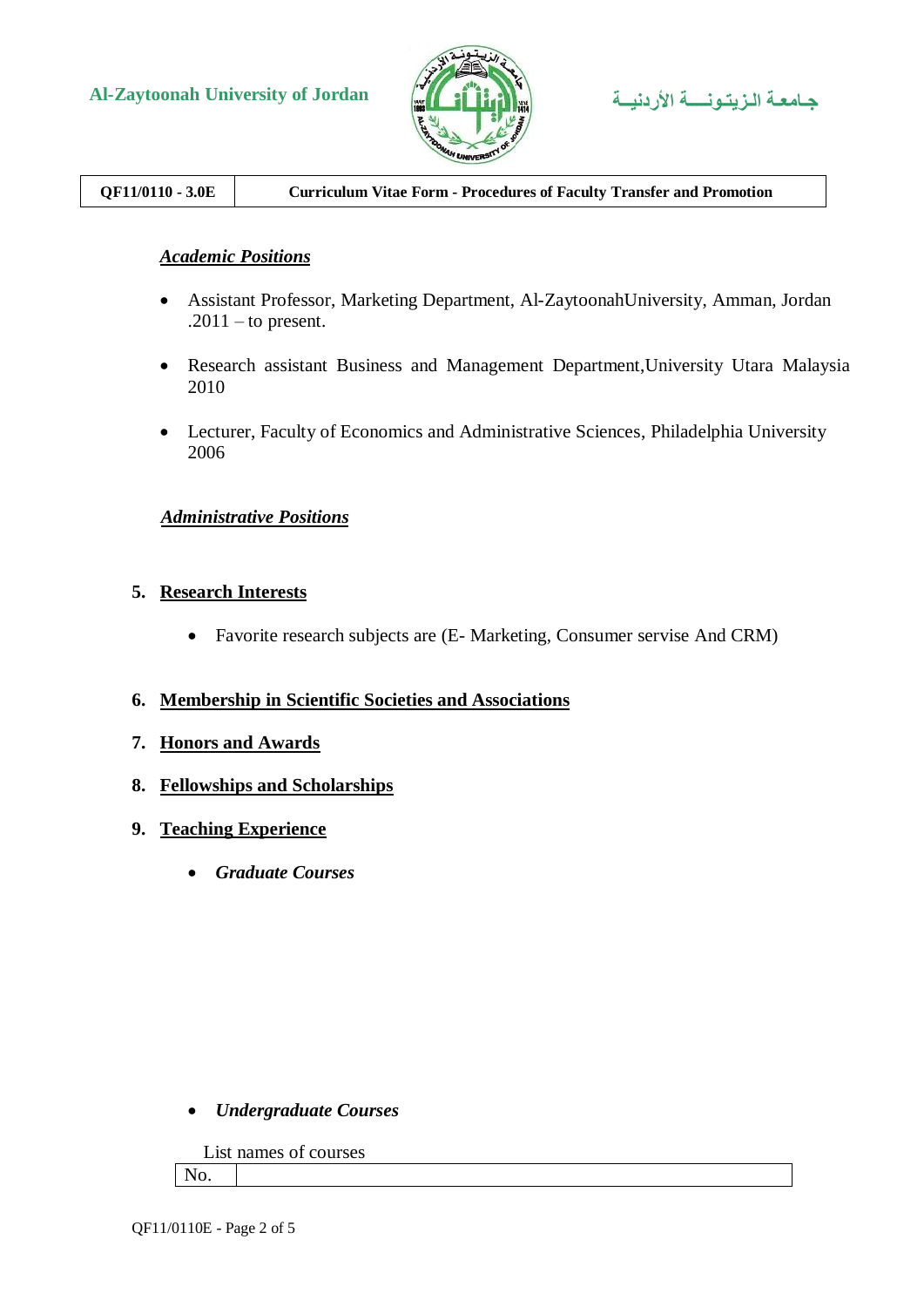# **Al-Zaytoonah University of Jordan األردنيــة الـزيتـونــــة جـامعـة**





| QF11/0110 - 3.0E | <b>Curriculum Vitae Form - Procedures of Faculty Transfer and Promotion</b> |
|------------------|-----------------------------------------------------------------------------|
|                  |                                                                             |
| 1                | Principles of Marketing                                                     |
| 2                | <b>Marketing Management</b>                                                 |
| 3                | Industrial marketing                                                        |
| $\overline{4}$   | <b>Banking Marketing</b>                                                    |
| 5                | <b>Marketing Services</b>                                                   |
| 6                | Marketing strategies                                                        |
| 7                | <b>Marketing Communications</b>                                             |
| 8                | Practical applications in advertising                                       |
| 9                | <b>Retail Management</b>                                                    |
| 10               | <b>Sales Administration</b>                                                 |
| 11               | Product development and pricing                                             |
| 12               | <b>Marketing Research</b>                                                   |
| 13               | Distribution management                                                     |
| 14               | <b>Consumer's Behavior</b>                                                  |
| 15               | E-Marketing                                                                 |
| 16               | Social And Green Marketing                                                  |

#### **10. Supervision of Graduate Research**

| N <sub>0</sub> | Name of Student                   | <b>ID</b> Number | University/<br>Country           | Title of Thesis                                                                                               | Date of<br><b>VIVA</b> |
|----------------|-----------------------------------|------------------|----------------------------------|---------------------------------------------------------------------------------------------------------------|------------------------|
|                | معتز أمين مصطفى<br>النوباني       | 201617022        | حامعة<br>الز يتونة<br>الار دتبة  | أثر   جو دة خدمات شر كات الصر افة<br>الأردنية على ولاء العملاء: دراسة حالة شركة<br>"ابو شبخة للصر افة"        | $10-6-$<br>2020        |
|                | Ali Yousef<br>Mohammad<br>Rababah | 201717078        | $Al-$<br>Zaytoonah<br>University | The Impact of E-service Quality<br>Dimensions on E-loyalty "An<br>applied study on<br>"eFAWATEERcom" company" | $20 - 8 -$<br>2020     |

### **11. Grants**

# **12. Patents**

#### **13. Membership of Committees**

# **14. Professional and Scientific Meetings**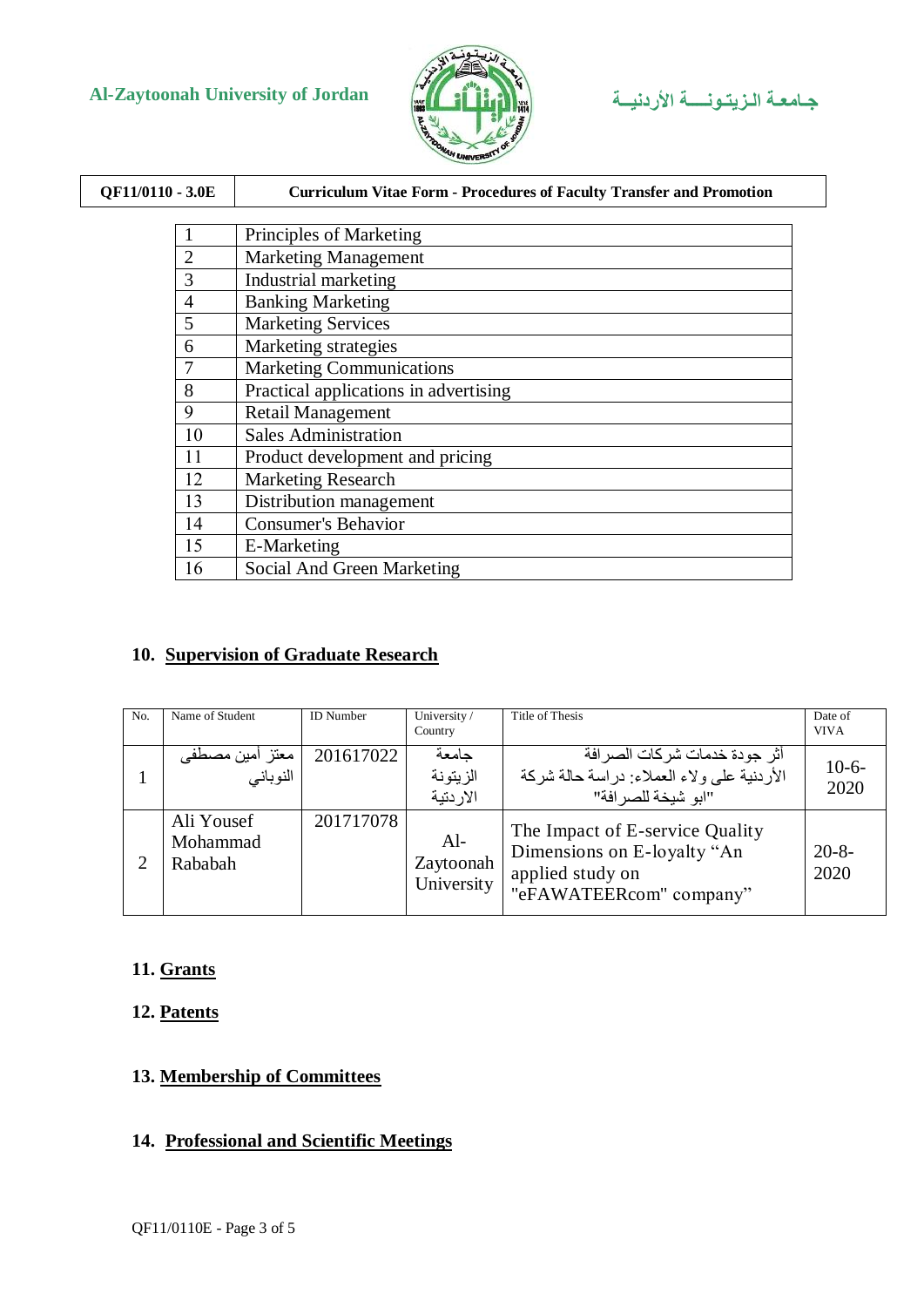



**QF11/0110 - 3.0E Curriculum Vitae Form - Procedures of Faculty Transfer and Promotion**

#### **15. Participation in or organization of curricular and/or extra-curricular activities**

# **16. Publications**

| Author/s                                                                                                                                        | Date | Title                                                                                                                                                                                                                                            | Name of Publisher                                                                                                                                                                                                   |
|-------------------------------------------------------------------------------------------------------------------------------------------------|------|--------------------------------------------------------------------------------------------------------------------------------------------------------------------------------------------------------------------------------------------------|---------------------------------------------------------------------------------------------------------------------------------------------------------------------------------------------------------------------|
| Dr. Tareq Nael<br><b>Hashem</b><br>Dr. Nafez Nimer Ali<br>Dr. Mahmoud Allan                                                                     | 2020 | <b>Influence of Emotional Marketing on</b><br><b>Brand Loyalty Among Females in</b><br>the Field of Cosmetics: Mediating<br><b>Role of Customer Satisfaction</b>                                                                                 | <b>International Journal of</b><br>Management (IJM)<br><b>Scopus</b><br><b>ISSN Online: 0976-6510</b>                                                                                                               |
| Mahmoud Allan <sup>a*</sup> ,<br>Nafez Nimer Ali <sup>b*</sup> ,<br>Zakaria Ahmad<br>$Azzamc*,$<br><b>Mohammed Lutfi</b><br>Ashour <sup>d</sup> | 2020 | <b>Environmental Awareness and The</b><br><b>Role of Marketing Strategies in</b><br><b>Shifting Consumers' Interest</b><br><b>Towards Organic Products</b>                                                                                       | <b>International Journal of</b><br><b>Innovation, Creativity, and</b><br><b>Change</b><br>Scopus/ERA<br><b>ISSN 2201-1315</b><br>Publisher: Primrose Hall Publishing<br>Group                                       |
| Mohammed L.<br>Ashour1, Nafez N.<br>Ali2, Mahmoud S.<br>Allan <sub>3</sub>                                                                      | 2020 | <b>Corporate Social Responsibility</b><br>and Competitive Advantage:<br><b>Relationships and Mechanisms</b>                                                                                                                                      | <b>International Journal of</b><br><b>Economics and Business</b><br><b>Administration</b><br><b>Scopus</b><br>P.161-P.175<br>ISSN: 2241-4754<br>Publisher: International Strategic<br><b>Management Association</b> |
| Dr. Nafez Nimer<br>Ali,<br>Dr. Mahmoud<br><b>Allan</b><br>Pro.Zakaria<br><b>Azzam</b>                                                           | 2020 | <b>The Impact of Total Quality</b><br><b>Management (Tqm) Dimensions on</b><br><b>Achieving Competitive Advantage:</b><br><b>Managerial Perspective of The</b><br><b>Quality Department Staff at Five-</b><br><b>Star Hotels. Case of Jordan</b> | <b>INTERNATIONAL JOURNAL OF</b><br><b>SCIENTIFIC &amp; TECHNOLOGY</b><br><b>RESEARCH.</b><br><b>Scopus</b><br><b>VOLUME 9, ISSUE 02,</b><br><b>ISSN 2277-8616</b><br>Publisher: IJSTR                               |
| Nafez Nimer Ali,<br><b>Mahmoud Allan</b><br><b>Maha Roshdi</b><br><b>Baker</b>                                                                  | 2019 | <b>Company Brand and Customer</b><br><b>Loyalty Under Stakeholder</b><br><b>Management: A Study of</b><br><b>Telecommunication Companies</b><br>in Jordan                                                                                        | <b>Corporate Ownership &amp; Control</b><br>Volume 16, Issue 4<br><b>ISSN Online: 1810-3057</b><br>Publisher: Virtus Interpress                                                                                     |
| <b>Mahmoud Allan,</b><br>Nafez Nimer Ali                                                                                                        | 2017 | <b>Employing Social Media Website</b><br>and its Role in Determining the<br><b>Targeted Audience for</b><br><b>Marketing Within Cloth</b><br><b>Manufacturing Sector in Jordan.</b>                                                              | <b>Innovative Marketing.</b><br><b>Vol.13, Issue 2</b><br><b>ISSN 1814-2427</b><br><b>Publisher: Business Perspectives</b>                                                                                          |
| <b>Nafez Nimer Ali</b><br><b>Mahmoud Allan</b>                                                                                                  | 2017 | The Role of Integrated<br><b>Marketing Communications in</b><br><b>Increasing the Efficiency of</b><br><b>Internet-Based Marketing</b>                                                                                                           | <b>International Journal of</b><br><b>Marketing Studies.</b><br>Vol.9, No.4<br>Issn (Online): 1918-7203                                                                                                             |